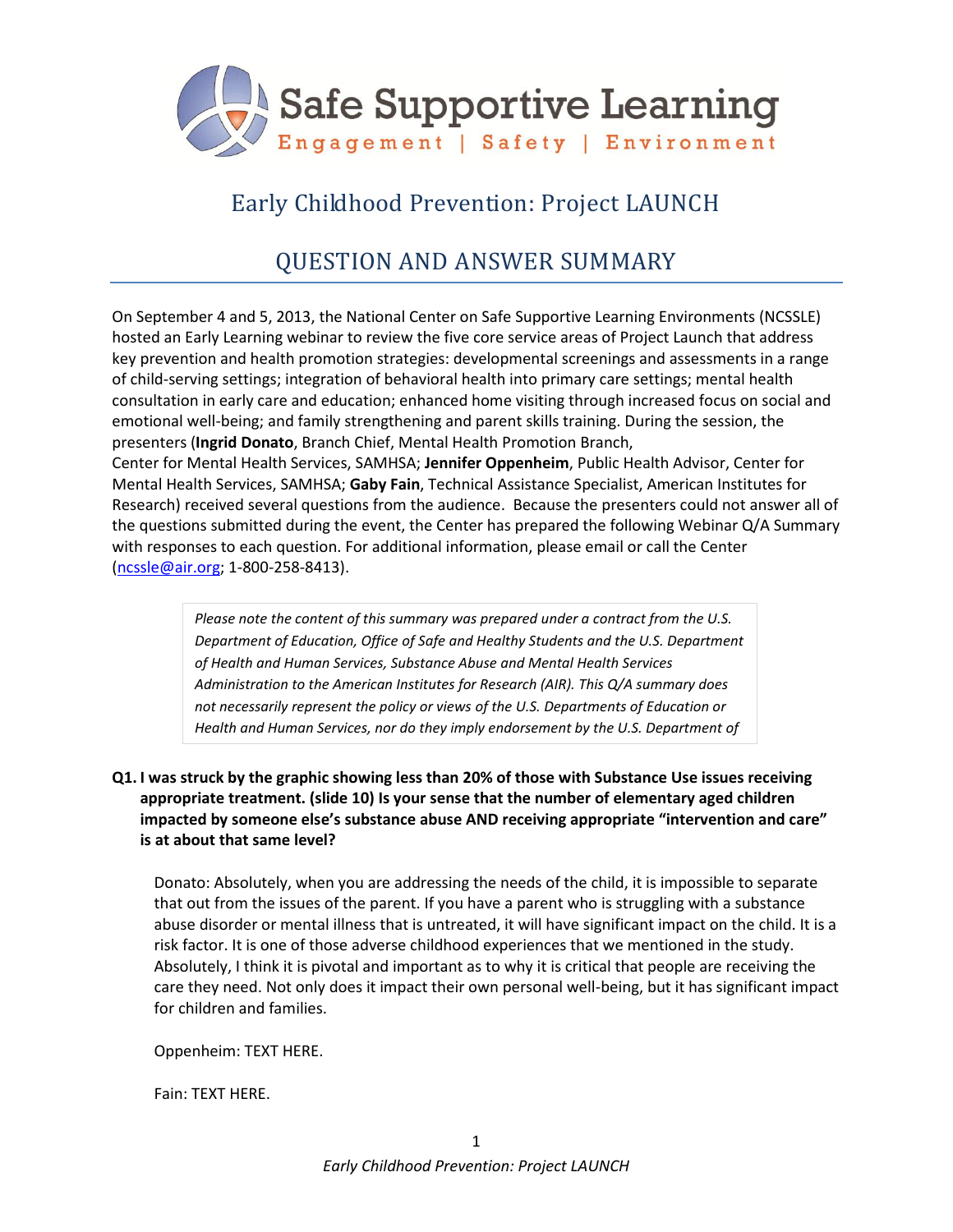

**Q2. We seem to have a cultural norm of waiting for symptoms of an issue (problem) to arise before we allocate resources to assist someone—especially a young child. Have you seen communities begin to alter this approach? What have been some of the effective strategies to do so?**

Donato: TEXT HERE.

Oppenheim: TEXT HERE.

Fain: TEXT HERE.

## **Q3. What were the most common obstacles to integrating the "Workforce Development" strategies you identified (slide 29) and what did people do to effectively overcome those obstacles?**

Donato: TEXT HERE.

Oppenheim: The top obstacles are the cost of training and turnover. In particular, turnover is a huge issue in these communities that are so eager to get training in these evidence -based programs and interventions. One of the ways the developers have addressed this is to not just train your group leader or facilitator but to train more widely within an organization so there is more longevity. It is a train-the-trainer model and they are effective in that respect. There is creativity around training students and getting training built into curriculum for care coordinators, family support workers, mental health specialists and those types of disciplines and even medical school training.

Fain: That is a great question, and my mind first went to challenges folks have had with training primary care providers. They are particularly busy. A lot of work has been done around that to shape training in ways that fit into their schedules and that there are incentives built along the way. The TI team has developed some tools to make the case to primary care providers about why training in this area is important and why the strategy of integration of behavioral health in general is critical.

# **Q4. What will be the best resource for learning the results of the Special Studies you mentioned? (slide 34)**

Oppenheim: Our first cohort is going to end in the next year which will provide us the data for our first special study which is longitudinal (looking at before Project LAUNCH and through the course of LAUNCH). The best place to find that is on our Project LAUNCH website [\(http://projectlaunch.promoteprevent.org/\)](http://projectlaunch.promoteprevent.org/). The SAMHSA website [\(http://www.samhsa.gov/\)](http://www.samhsa.gov/) is another good resource to check on for updates.

## **Q5. Is the leader of a parent café a parent from the community or someone in a professional position in the community that provides the service for parents?**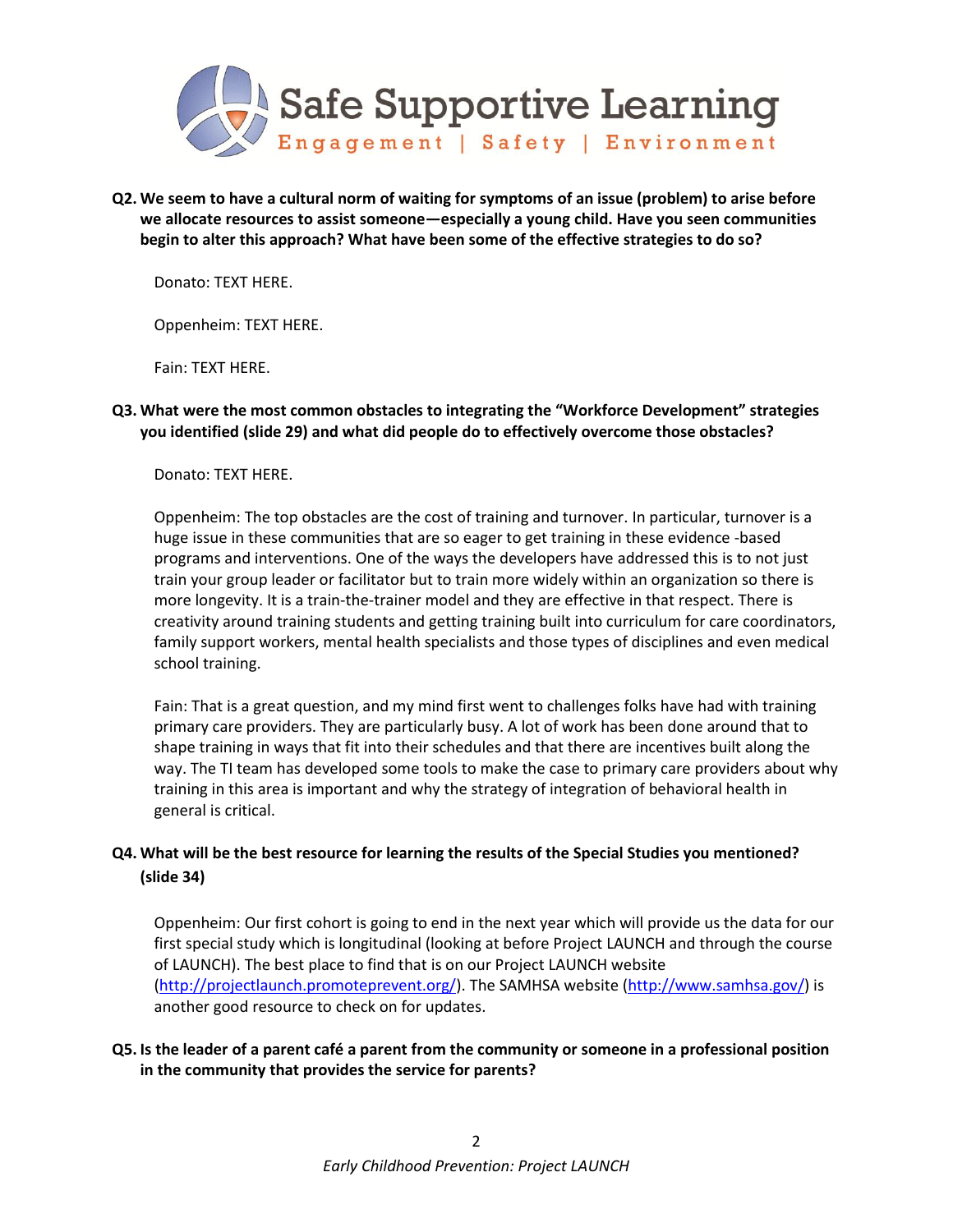

Fain: The main developer of the model is Strengthening Families: A Protective Factors Framework (Illinois) [\(http://www.strengtheningfamiliesillinois.org/\)](http://www.strengtheningfamiliesillinois.org/). They do a multi-day joint training that involves both staff and parents. They do an actual café and so you are developing parent leaders who serve as table hosts. Parent cafés are hosted, run, maintained, and monitored for fidelity (i.e., making sure the cafes are following the model) by community-based organizations usually.

Oppenheim: It is partly both, but I think the parent leadership is absolutely central to the model.

## **Q6. What plans are in place to sustain the program in those communities that have successfully implemented LAUNCH? (tie to slide 44 where sustainability is mentioned.)**

Oppenheim: One of the very important aspects of the Project LAUNCH model is the relationship between the state or the tribe and local community to guide what happens in the local community and to try and address challenges in the local community and to learn from what that incubator and pilot committed the has done. Another critical factor that is an ongoing conversation about how those practices can be both sustained in the community and spread statewide. I talked about horizontal integration, but the partnership is critical and very relevant for sustainability.

Our experience so far is that the first year of the grant is largely planning; the second and third years are very much about solidifying implementation. The fourth and fifth years are very much about sustainability. I am extremely pleased that with the first cohort ending, so many of our grantees have found ways to sustain. We will learn more about that as they do their final reports. Sustainability takes multiple strategies and happens through a variety of means, from leveraging other federal or state funds to writing Project LAUNCH activities into future grants or pursuing foundation funding to continue aspects of the work.

The state partnership is a key piece to having a place at the table and champions working to ensure sustainability.

# **Q7. You mention the importance of taking the time to build relationships and plan. (slide 44) How have communities made time for this? Everyone with whom I work (professional colleagues AND families) is out straight and finding time for either seems like a dream.**

Fain: TEXT HERE.

Oppenheim: TEXT HERE.

Donato: TEXT HERE.

**Q8. How can we begin to detect hidden child abuse, which is a big problem here in the Bronx? And how to help the abusers, too?**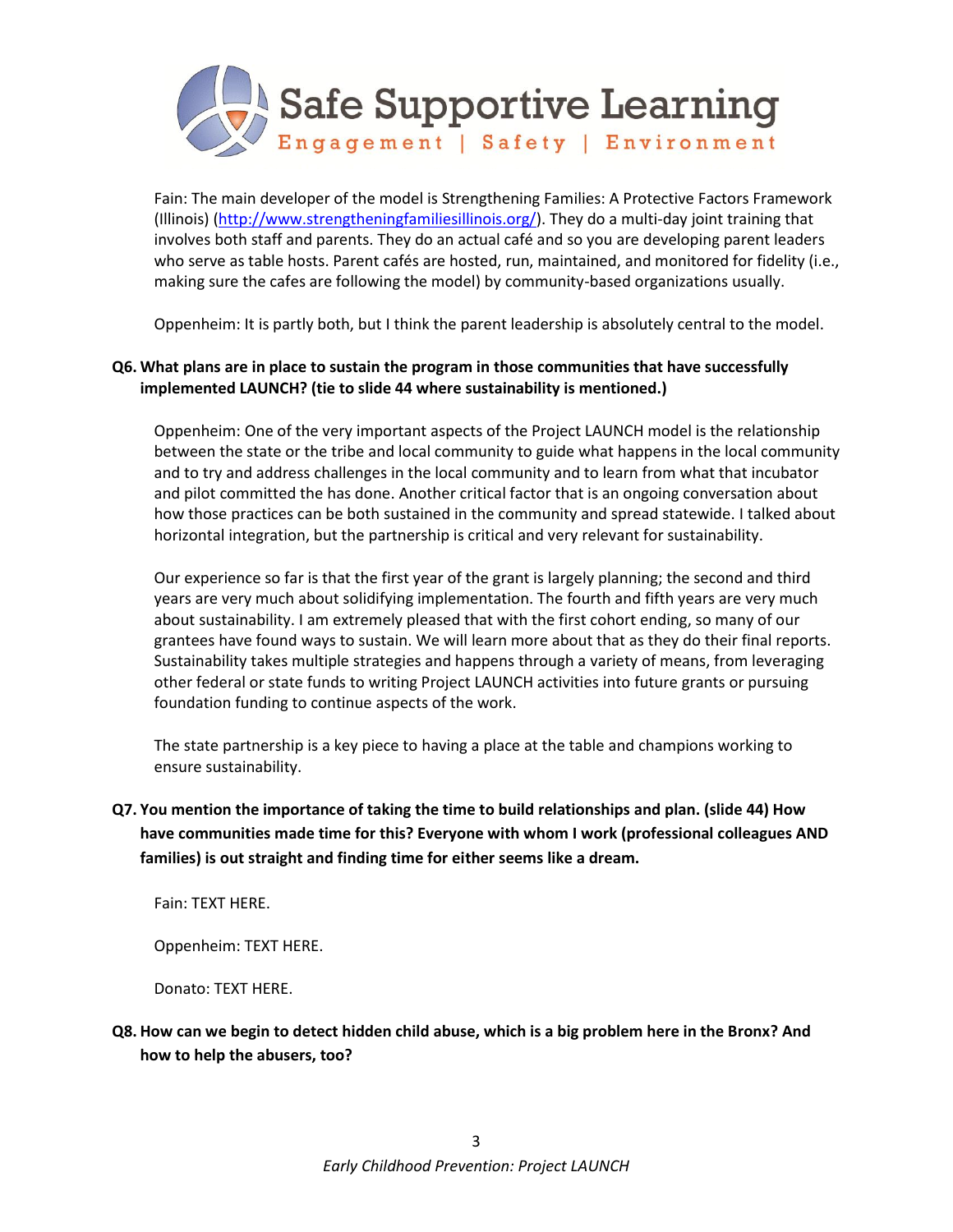

Donato: At SAMHSA, we're focusing on building supports and infrastructures in all of those areas where children are (e.g., school systems, pediatrician offices, home visitation, daycares, etc.) to inform the adults that interact with them of the signs and symptoms of child abuse. For example, SAMHSA supports the National Child Traumatic Stress Network (http://www.nctsn.org/). This is an outstanding resource to explore to learn all of the details about identifying child abuse symptoms, information about referrals or where to look to for support. They have a whole slew of webinars, trainings, etc., to help people who engage and interact with young children be cognizant and understanding about what those symptoms might be, and more importantly, what to do about it (e.g., how to talk to the parents, how to get social services).

Regarding help for the abusers, we know from Project LAUNCH work that if you're not effectively treating the parents, the kids aren't going to get better. In addition to helping adults who are serving children identify the signs and symptoms of child abuse, we also work in the adult population to educate systems actors (e.g., pediatricians, justice system, legal system) about identifying potential abusers and finding effective treatment for them. SAMHSA has a treatment locator (http://findtreatment.samhsa.gov/) where you can input your area code to find a list of providers within your area. We're very hopeful that with the full implementation of the Affordable Care Act, people who previously wouldn't have had access to care will now be able to get the help they need. But more importantly, we have to get those systems in place so that if a person suspects that an adult is struggling with this, they know of the resources that are available their communities.

## **Q9. Is emotional abuse (e.g., yelling, screaming at a child, etc.) considered violence as you define it in Project LAUNCH?**

Oppenheim: Yes. I would refer back the National Child Traumatic Stress Network which gathers information from the leading trauma experts around the country and provides a number of tools and a lot of information in terms of defining different kinds of abuse and trauma. There are particular screening tools for different kinds of abuse and trauma, and assessment tools that go beyond screening. But in terms of what we know about what promotes healthy social and emotional development, those behaviors are not positive and are not the nurturing behaviors that do lead to healthy behaviors from young kids or development, so that much is certainly clear.

# **Q10.Are there opportunities to extend Project Launch funding in those communities approaching or reaching year 5, to continue the progress made to date in these communities, while you await the final research numbers and outcome results?**

Oppenheim: One of the explicit goals with project launch is to have this pilot community that is sort of an incubator for these innovative practices; and then for the state and local community to work together to really bring these to scale. This includes addressing some of the barriers to implementation, learning from some of the challenges and then replicating these practices elsewhere. Also, we hope states and communities build in policies, funding mechanisms, and data structures that support the replication and the spread of the LAUNCH program or some of the LAUNCH successes in other places in the state. So usually the first few years of the grant is really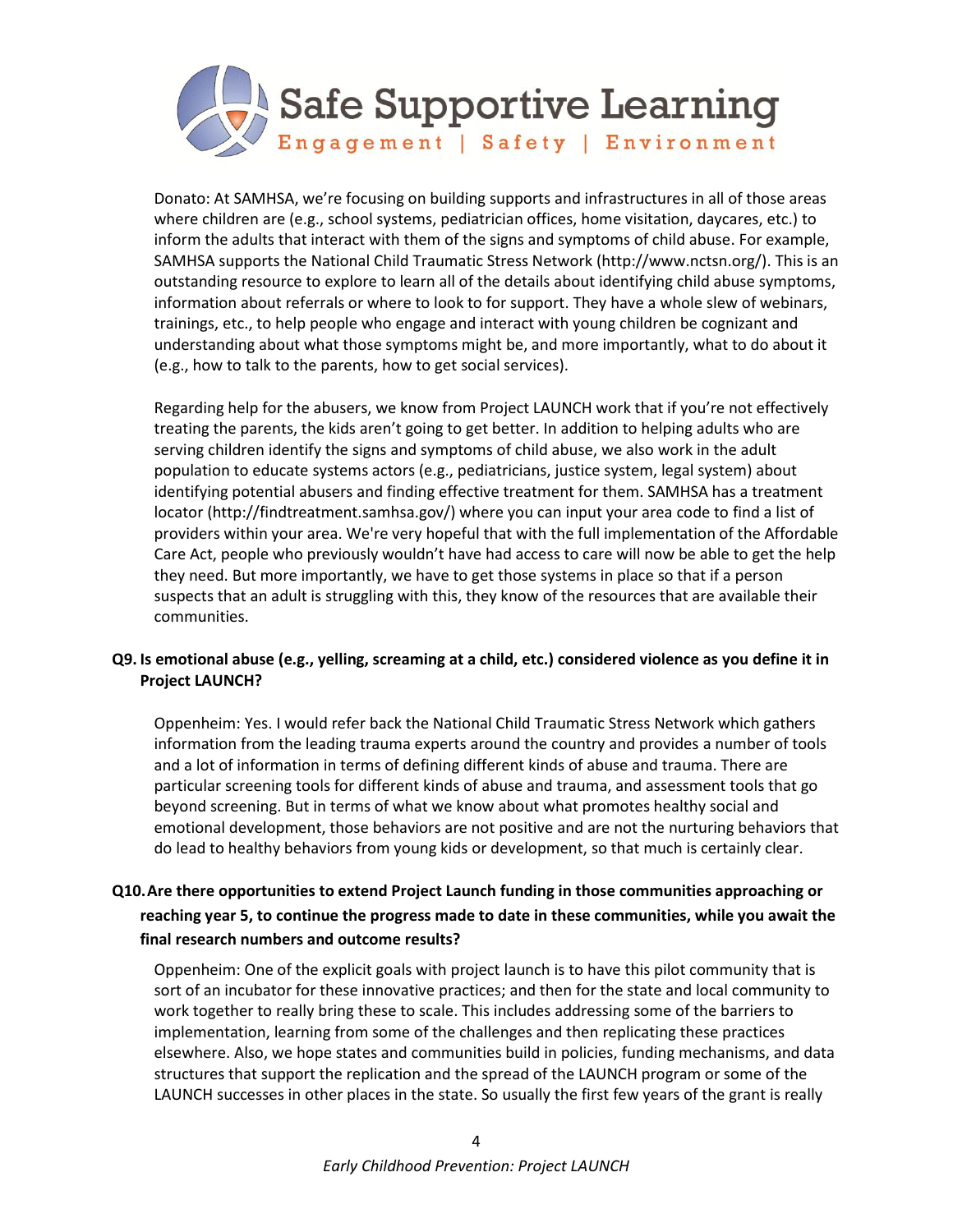

planning and implementation focused, but as the grant moves into years 4 and 5, there's an increasing focus on this replication and sustainability, and that looks different in every place. For example, home visiting approaches that were really innovative in one community were built into some local funding; now they're training other counties on replicating this program.

Fain: In general, sustainability efforts have been across the board in terms of where folks have looked for funding, everywhere from foundations to local county dollars, other state dollars, leveraging Federal home visiting dollars. Think about early learning grants and Race to the Top; options run the gamut.

#### **Q11.What evidence-based curriculums do you recommend for early childhood (grades K-3)?**

Fain: It depends on what the goal is. There are a number of programs that apply to those K-12 settings and I am thinking off the top of my head something called Second Step (http://www.cfchildren.org/second-step.aspx). One of the goals of LAUNCH is to try to bridge that divide between early childhood and K-12; we often have systems set up that apply to birth-to-five versus K-12, and so a lot of the parent training programs that I mentioned apply to kids up to age 12. Some LAUNCH grantees use The Incredible Years series (http://incredibleyears.com/) as well in elementary schools. There are a number of programs that can be used. Again, I think it relates to what your goals are. [GR1]

# **Q12.How can my community reap the benefits of Project Launch successes without being within a grantees pilot community?**

Oppenheim: If there is a LAUNCH program in your state, that means that most likely, with a few exceptions, there is a team at the state level that is interested in the work and that you could connect with as well as the pilot community that should be thinking about and could be thinking with you about how you might benefit from replicating some of that work. If your state doesn't have a LAUNCH grant, are there folks at the state level who would be interested in partnering with your community to apply for a LAUNCH grant because we really hope that we will continue to fund future cohorts and be able to bring LAUNCH into every state, and then over time really to have these practices be implemented in more and more communities.

### **Q13.Foster Parents need training and support. Any thoughts?**

Donato: TEXT HERE.

Oppenheim: TEXT HERE.

Fain: TEXT HERE.

### **Q14.Where does screening occur and what tools are used? What are the targeted ages?**

Oppenheim: The goal is to be screening parents where they are, and Project LAUNCH promotes the use of screenings for all kids they serve. That involves working with primary care providers to